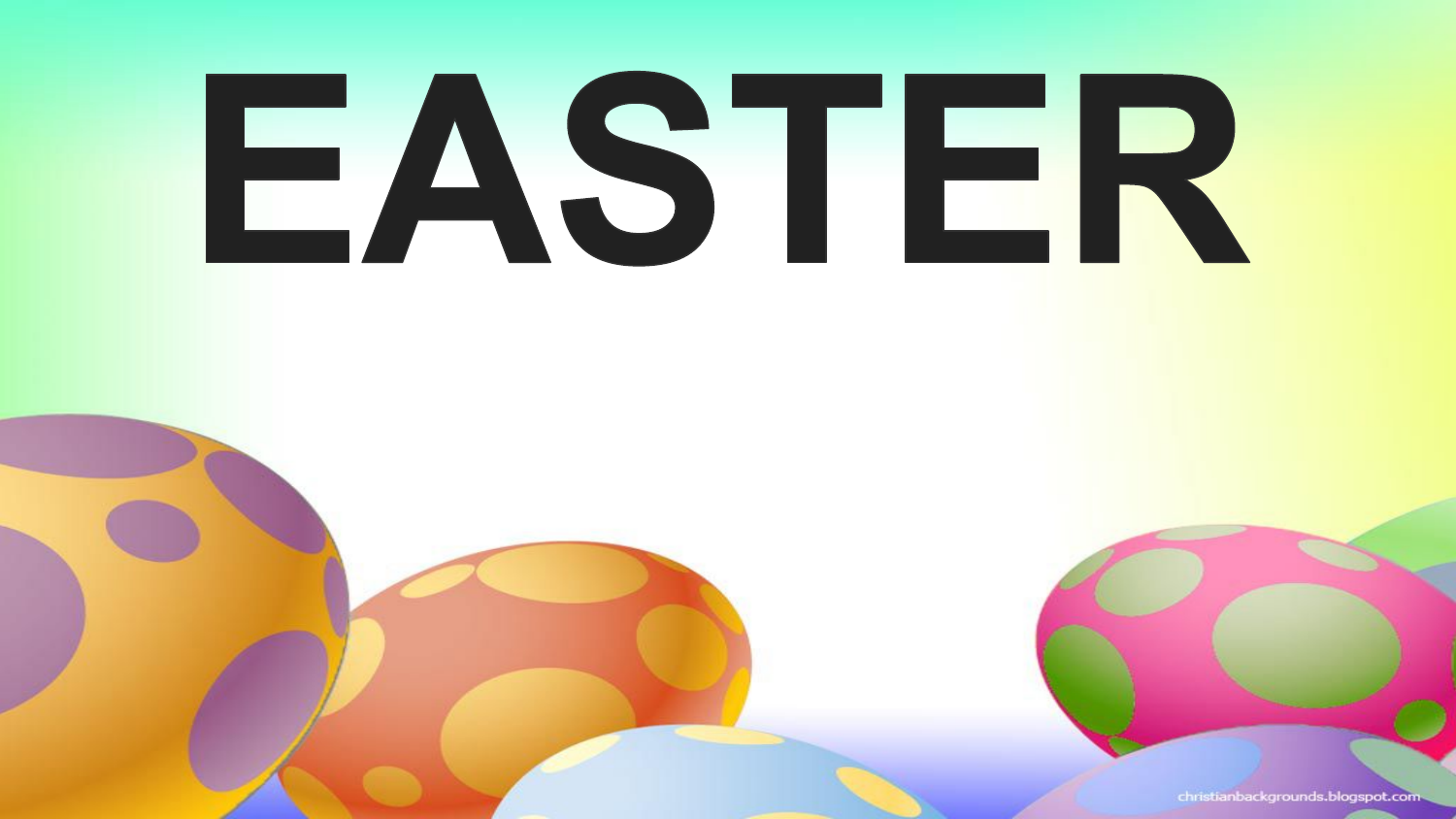**Easter is a Christian holiday celebrating the resurrection of Jesus Christ. Easter is held on the first Sunday after the full moon in March, which is why Easter can land anywhere between the 22nd of March and the 25th of April.**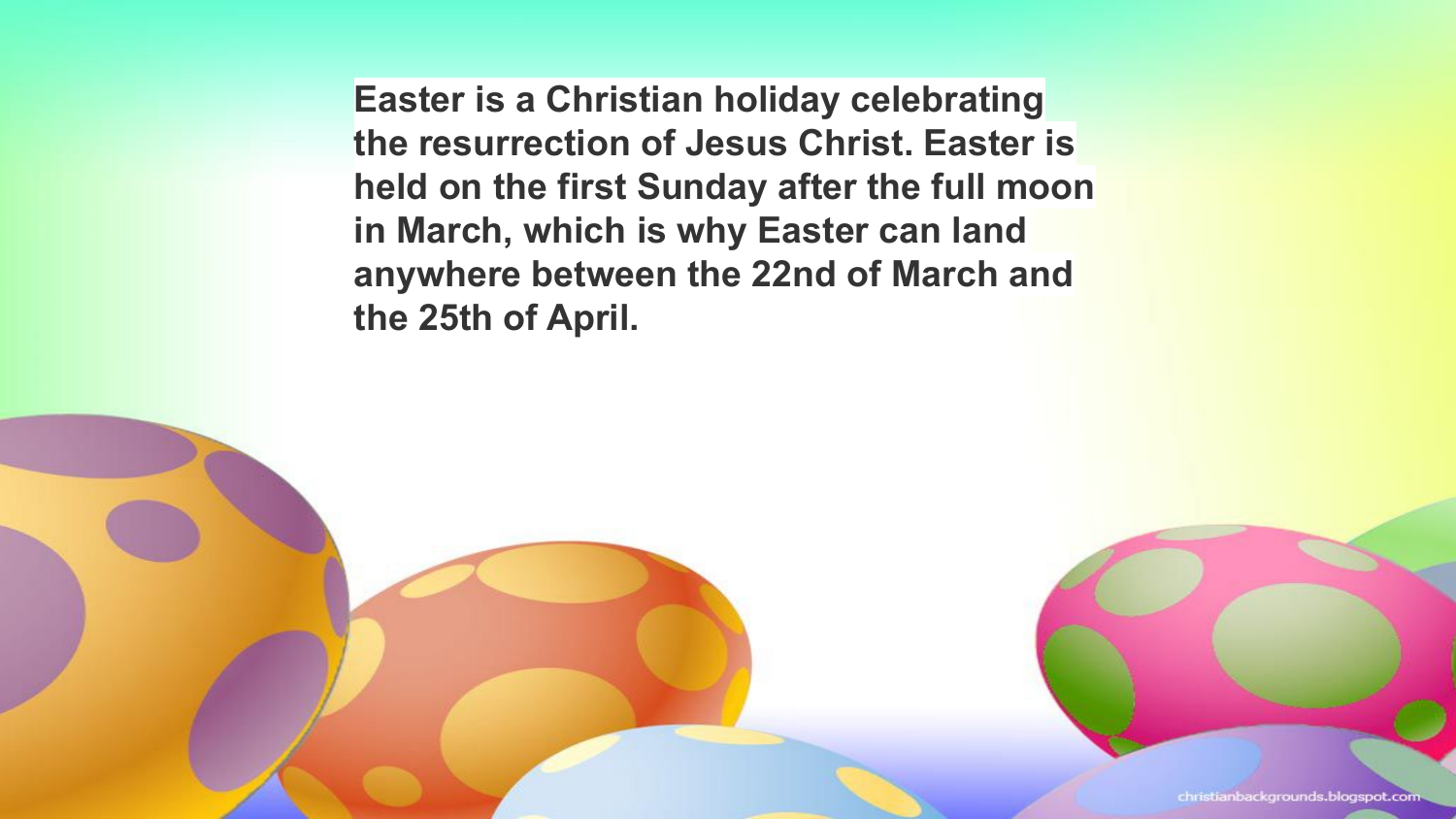**The holiday's name is actually derived from a "goddess" named Eastre. She was the symbol of the [rabbit](https://kidskonnect.com/animals/rabbit/) and the egg. This symbolism is fitting for a holiday that signifies rebirth.**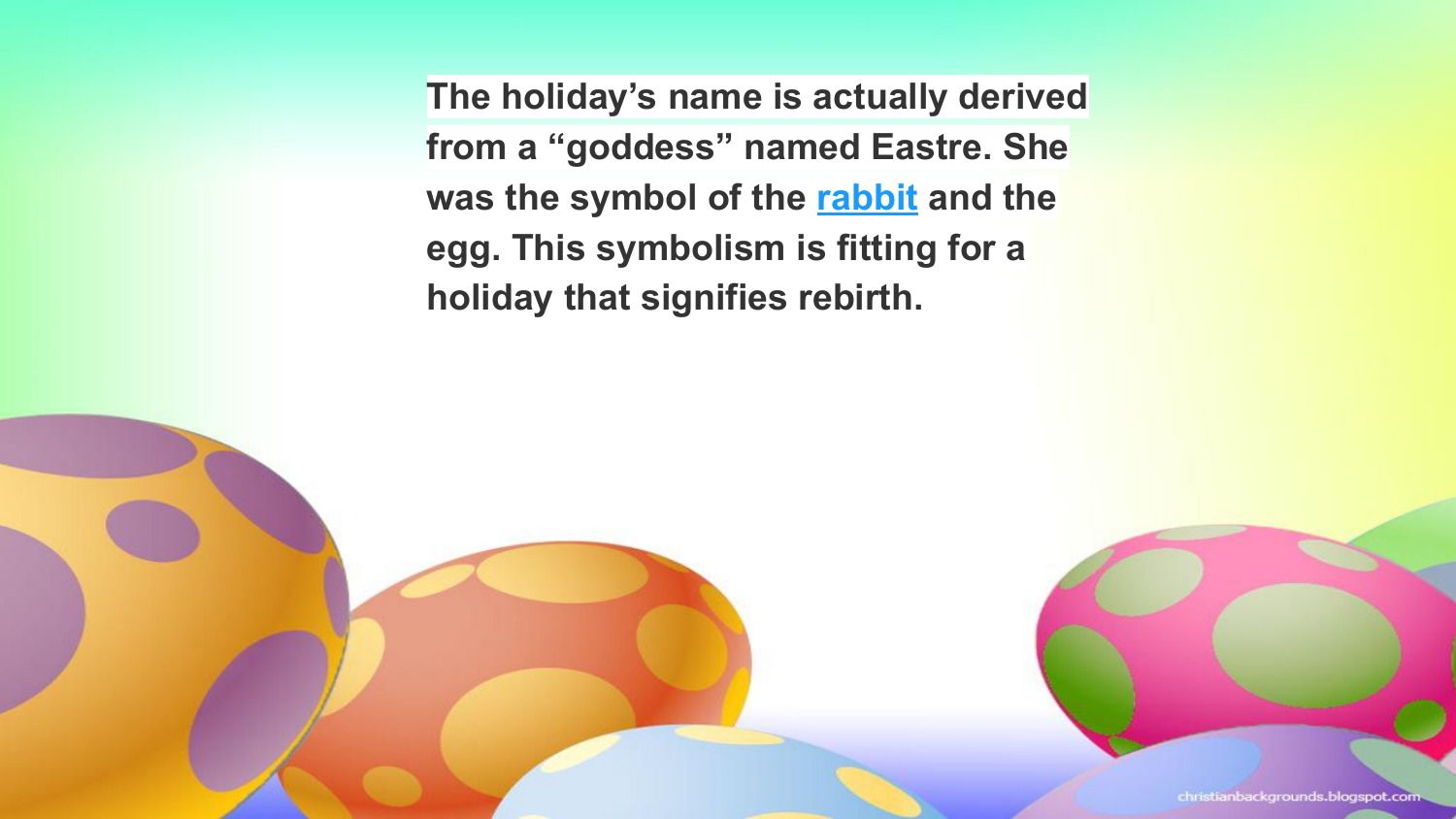**The myth of the Easter Bunny actually dates back to an old German tale about a woman who used to decorate eggs and leave them for her children to find. This story was based in a time when a famine was plaguing the land; therefore the eggs were considered a valuable and surprising gift. It is reported that as her children found the eggs they saw a bunny rabbit hopping away. Naturally, the children thought the bunny had left the eggs for them!**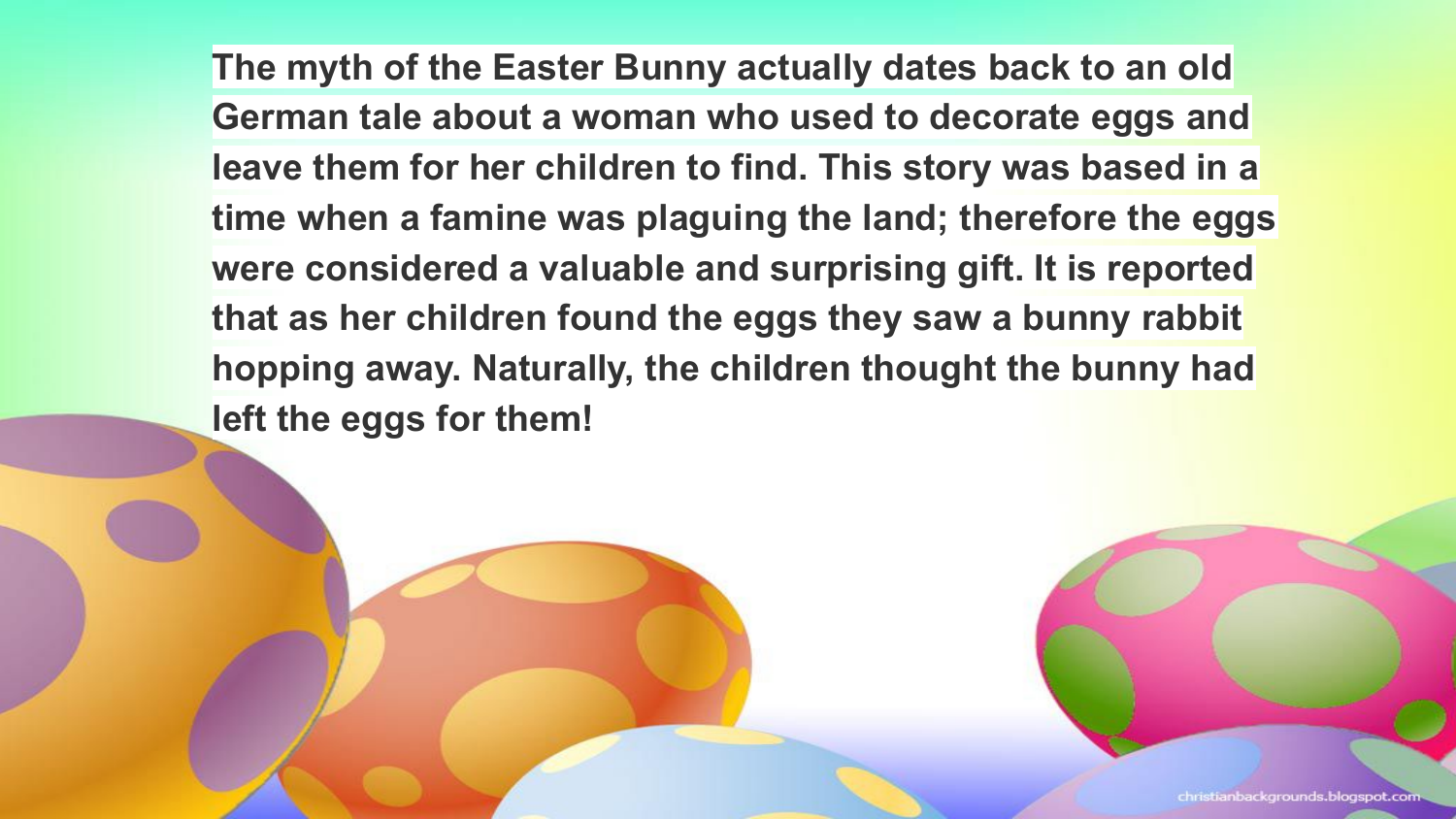**Each year witnesses the making of nearly 90 million chocolate bunnies. In the catalogue of kids' favorite Easter candy, red jelly beans come in first place. Next to [Halloween,](https://kidskonnect.com/holidays-seasons/halloween/) Easter is the biggest holiday for the sale of candy.When it comes to eating chocolate bunnies, it is the ears that are preferred to be eaten first by as many as 76% of people.**